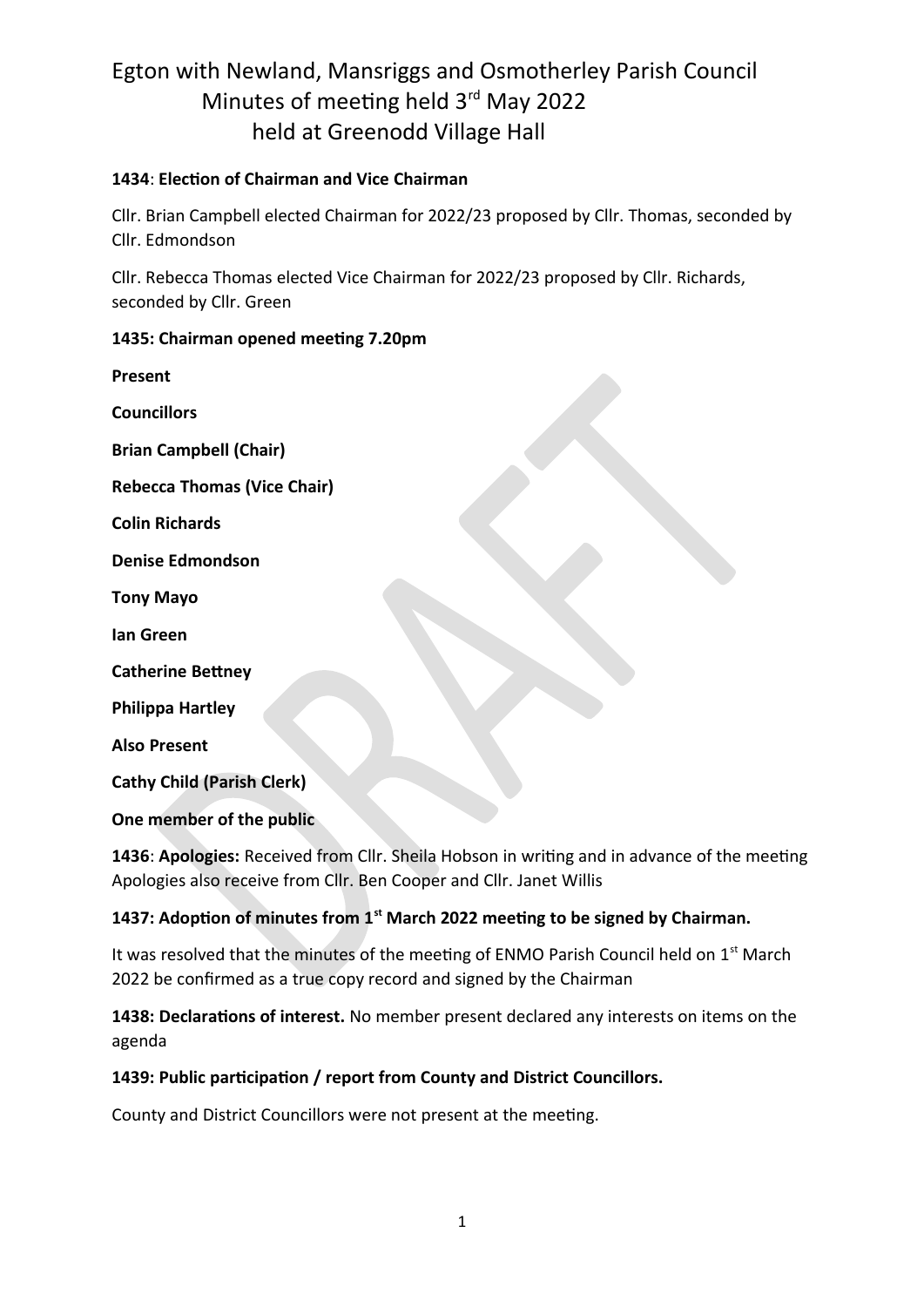#### **1440: Annual Accounts to year end 31st March 2022**

- a) Internal Audit Report
- b) Annual Governance Statement
- c) Accounts
- d) Exemption Certificate

### **Resolution- Council to approve AGAR (Annual Governance and Accountability Return) 2022 as circulated prior to meeting**

The Clerk reported on the internal audit, referred the Council to the internal audit report and draft Annual Governance and Accountability Return (AGAR) 2021/2022 documents which were circulated prior to the meeting

Proposed by Cllr. Green, seconded by Cllr. Richards

#### **1441**: **Items for discussion.**

a) Woodland working group report. To receive report/ update from working group. Progress on,

Clearance of trees opposite Sandhills Wood

The Sheepwash – Report on progress

Sheriff Well Quarry – Report on progress

Dead tree removal at Spark Bridge – update

Cllr. Hartley reported that the trees at Sheriff Well quarry had been felled and the ground had been cleared for the planting of the wild service trees.

Brambles on the ground need to be cleared a couple of times during the summer and clerk to contact John Silcock.

Sheepwash – Chair reported that he had requested the solicitor clarification on the use of this land

Skunk Cabbage at Spark Bridge- it was reported that this still had not been cleared and clerk to contact South Cumbrian River Trust.

Apple Trees at Spark Bridge – located by village hall and between garages – it was reported that the ground / grass needed clearance and clerk to contact John Silcock. Dead tree – it was reported that SLTS had still not removed this

b) Spark Bridge Allotments.

To approve purchase of 6 allotments £1,500, appoint Solicitors whose estimated costs are £500 plus VAT and disbursements

Chair reported that the overall budget should be approved of up to £3,000. Proposed by Cllr. Green, seconded by Cllr. Thomas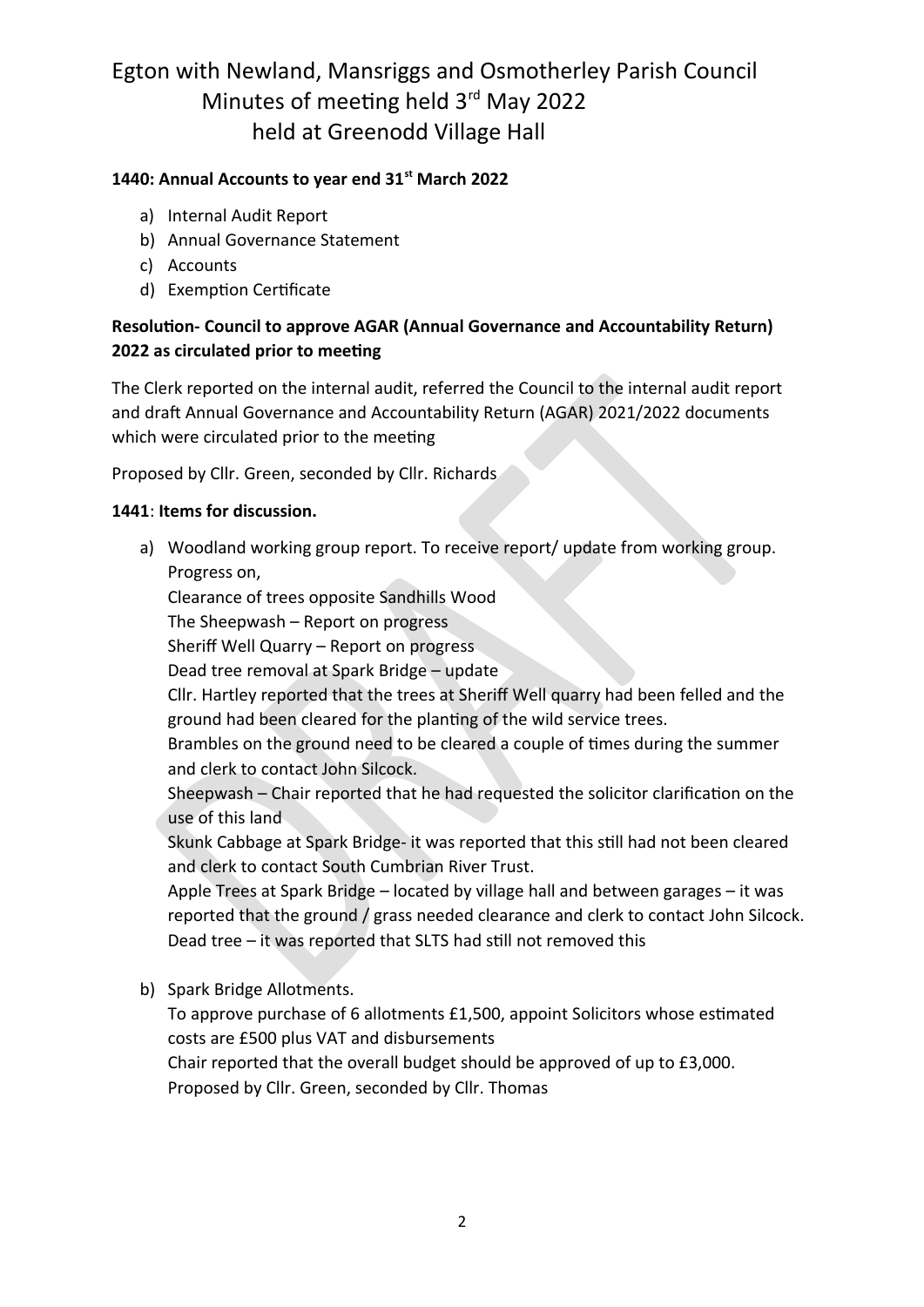c) Livingtons Solicitors – report on progress

Clerk reported that solicitors have now prepared the draft agreements for the parking spaces at Penny Bridge and garages at Spark Bridge. Possible further meeting with solicitors, Clerk, Chair and Cllr.Green.

- d) Highways Report on progress
- e) Spark Bridge Traffic issues Report on progress For both d & e it was reported that these issues are unlikely to be resolved before the change of council in 2023
- f) Spark Bridge River Crake Concerns over potential flooding at bridge during recent heavy rain

Report was circulated by Cllr. Richards in advance of the meeting over concerns raised and how the Council could reassure residents of the potential flooding in the future.

- g) New Notice board at Rosside to agree place and type of notice board required Agreed that this would be raised at the Annual Meeting of Mansriggs and Osmotherley on 17<sup>th</sup> May 2022
- h) Jubilee Celebrations June 2022- report on progress See item l
- i) Greenodd Footpath Report on progress Chair reported that the National Park would not been in a position to respond for at least 2 months. Other landowners who have been consulted need to be written to for permission and also consult with Colton PC
- j) Rosside Annual Parish meeting for Mansriggs & Osmotherley Parish Tuesday  $17<sup>th</sup>$ May 2022 7pm at Greenodd Village Hall
- k) Future of Greenodd Post Office Will close 28<sup>th</sup> May 2022 (shop closing 1<sup>st</sup> June 2022) Post Office service will be available at the village hall for three half days each week
- l) Donations request received from Greenodd & Penny Bridge Jubilee group £250 Request was approved proposed by Cllr. Thomas, seconded by Cllr. Green
- m) Newland Bench Bench (recycled materials) on order awaiting delivery

Cllr. Green reported that the bench had been delivered. Clerk to contact secretary of the management company to ascertain what type of plinth required.

n) Outstanding works – removal of large log opposite Sandhills, Greenodd triangle i.e crown lifting, repairs to bus shelter

With regard to crown lifting/ removal of large log clerk to contact SLTS.

Bus shelter – Cllr. Green agreed to organise a working party to paint shelter